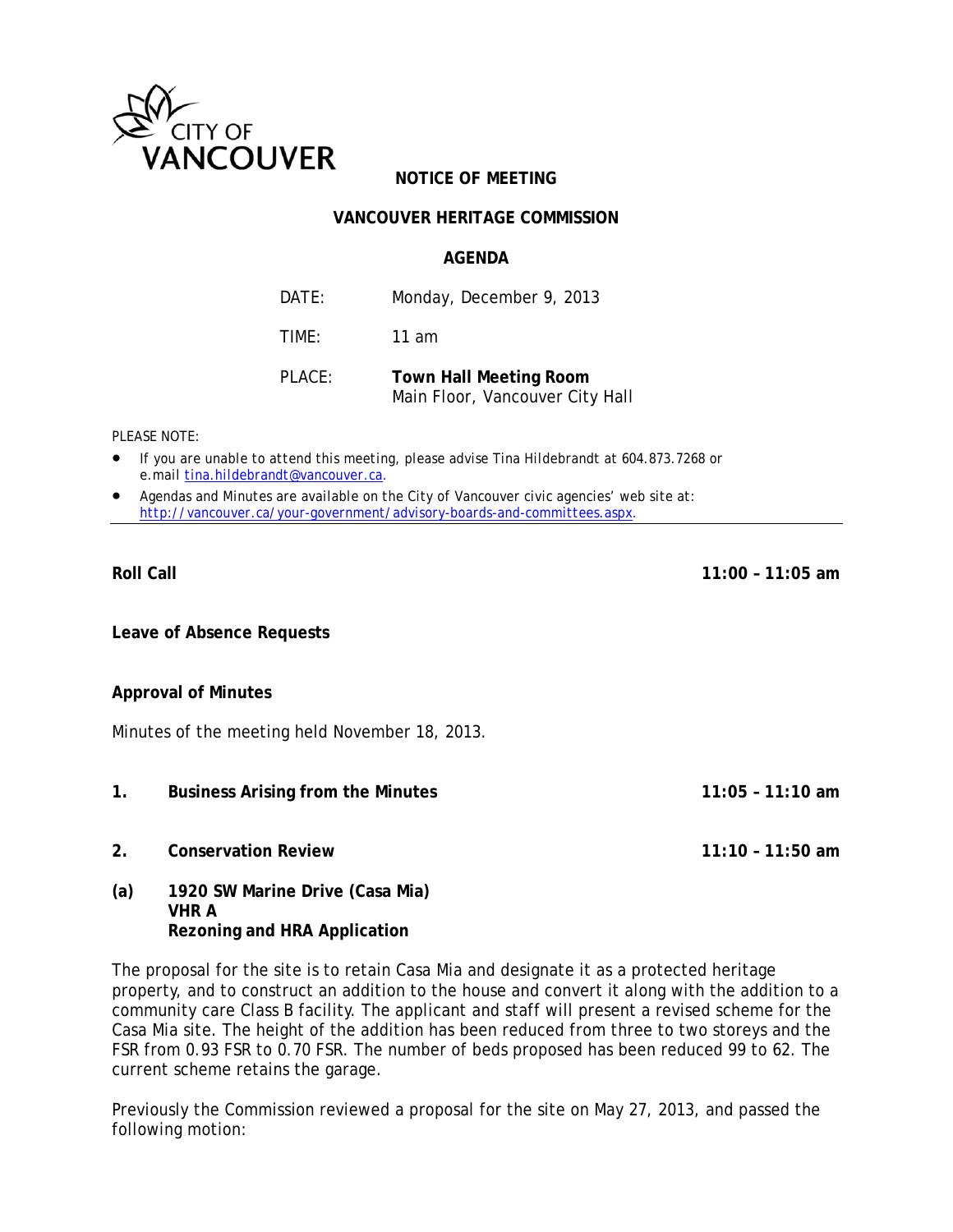- A. THAT the Vancouver Heritage Commission supports the restoration and retention of Casa Mia.
- B. THAT Vancouver Heritage Commission does not support the rezoning application for 1920 SW Marine Drive as presented on May 27, 2013 due to:
- The scale of the proposed new building, which dominates the heritage building,
- The poorly resolved connection between the old and new parts of the site, and
- The loss of estate character in the neighbourhood

FURTHER THAT the Vancouver Heritage Commission does not support the proposal because of the institutional nature of the design of the new building which is not compatible with the National Guidelines;

AND FURTHER THAT the Vancouver Heritage Commission does not support the proposal because of the loss of the garage.

- C. THAT the Vancouver Heritage Commission refer the updated Statement of Significance (SoS) for Casa Mia (1920 SW Marine Drive) to the Commission's SoS/Vancouver Heritage Register Subcommittee for further examination and comment.
- D. That the Vancouver Heritage Commission commends the applicant for the restoration and maintenance of the existing of Casa Mia house.

Issues:

- (i) Compatibility and integration for the addition with the house; and
- (ii) Overall support for the project
- Applicants: Donald Luxton, Donald Luxton & Associates Orianne Johnson, Stuart Howard Architects
- Attachments: Statements of Significance, Conservation Plan, and drawings

Staff: James Boldt, Heritage Planner Grant Miller, Rezoning Planner

#### **3. Marpole Community Plan Report 11:50 – 12:20 pm**

Staff will present the draft Heritage Chapter for the Marpole Community Plan report, and provide an update on the planning process.

Attachments: Draft Heritage Chapter

Staff: James Boldt, Heritage Group Lil Ronalds, Planner, Community Visions